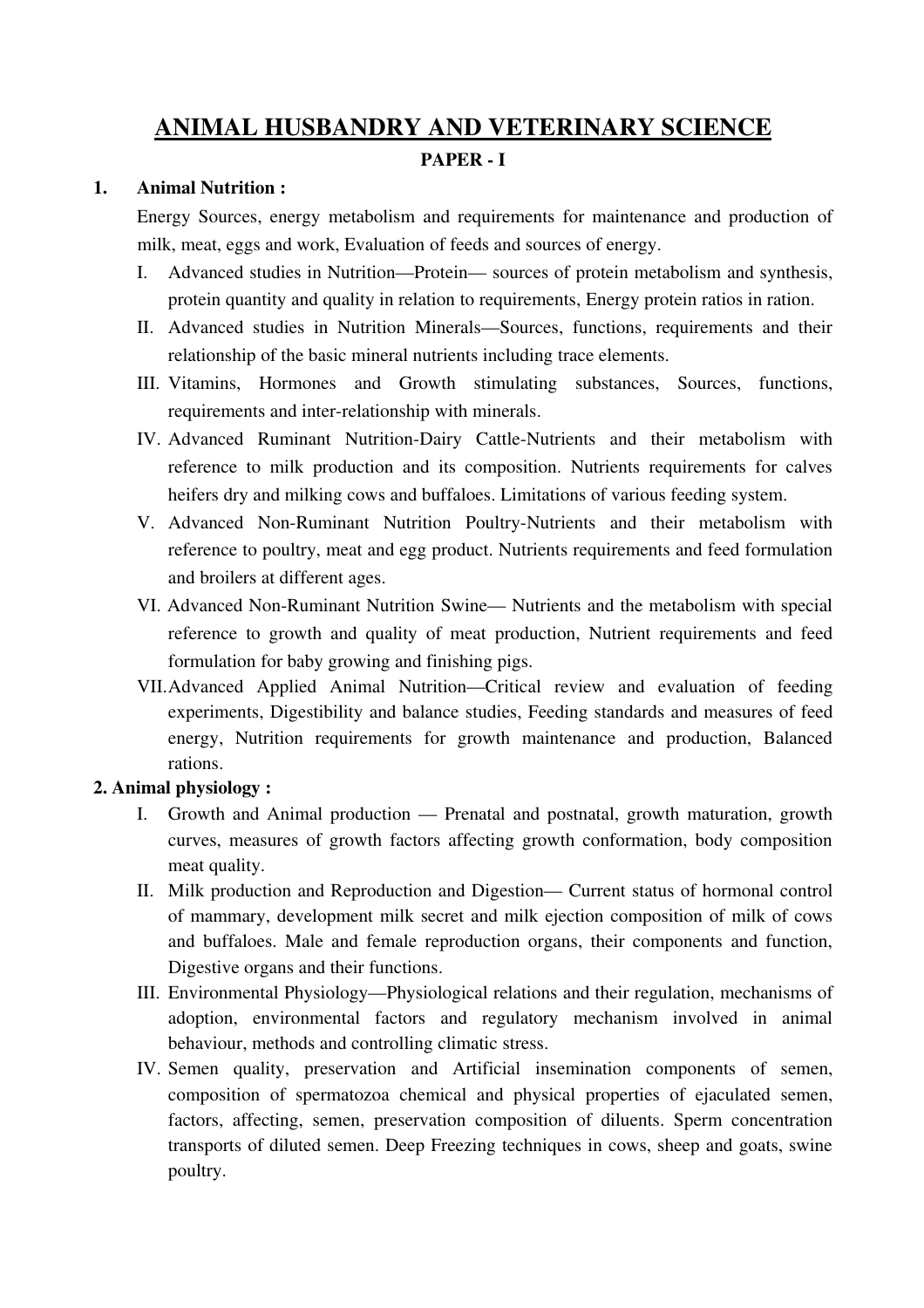### 3. Livestock Production and Management:

- I. Commercial Dairy Farming– Comparison of dairy farming in India with advanced countries. Dairying under mixed farming and as a specialised farming. Economic dairy farming, Starting of the dairy farm, Capital and land requirement. Organisation of the dairy farm. Procurement of goods, Opportunities in diary farming factors determining the efficiency of dairy animal Herd recording, hudgeting cost of milk production, Pricing policy, Personnel Management.
- II. Feeding practices of dairy cattle— Developing practical and economic ration for dairy cattle, Supply of greens throughout the year, Field and fodder requirements of dairy farm, Feeding regimes for day and young stock and bulls, heifers and breeding animals new trends in feeding young and adult stock Feeding records.
- III. General problems of sheep, goat pigs and poultry management.
- IV. Feeding of animals under drought conditions.

#### 4. Milk Technology :

- I. Organization of milk procurement, Collection and transport of raw milk.
- II. Quality testing and grading raw milk, Quality storage grade of shole milk, Skimmed milk and cream.
- III. Processing, packaging, storing, distribution, marketing defects and their control and nutritive properties of the following milks — Pasteurized standardized toned, double toned sterilized homogenised reconstituted filed and flavoured milks.
- IV. Preparation of cultured milks, cultures and their management, Vitamin D soft curd acidified and other special milks.
- V. Legal standards, Sanitation requirement for clean and safe milk for the milk plant equipment.

# ANIMAL HUSBANDRY AND VETERINARY SCIENCE

### PAPER - II

1. Genetics and Animal breeding probability applied to Mendelian inheritance, Hardy Weiberg Law. Concept and measurement of in breeding and heterozygosity, Wrights approach in contract to Malecots Estimation of parameters and measurements, Fishers theorem of natural selection, polymorphism. Polygenic systems and inheritance of quantitative traits, Casual components of variation. Biometrical models and covariance between relatives. The theory of Pathooefficient applied to quantitative genetic analysis. Heritability, Repeatability and Selection models.

I. Population Genetics applied to animal Breeding— Population Vs individual and population size and factors changing it. Gene numbers and their estimation in farm animals, gene frequency and zygotic frequency and forces changing them, mean and variance approach to equilibrium under different situations subdivision of phenotypic variance, estimation of additive, non additive genetic and environmental variances in Animal population, Mendelism and blending inheritance, Genetic nature of differences between species, races, breeds and other sub-specific grouping and the grouping and the origin of group of differences resemblance between relatives.

II. Breading Systems : Heritability repeatability genetices and environmental corelations, methods of estimation and the precision of estimates of animal data, Review of biometrical relations between relatives. Mating systems inbreeding out-breeding and uses phenotypic assertive